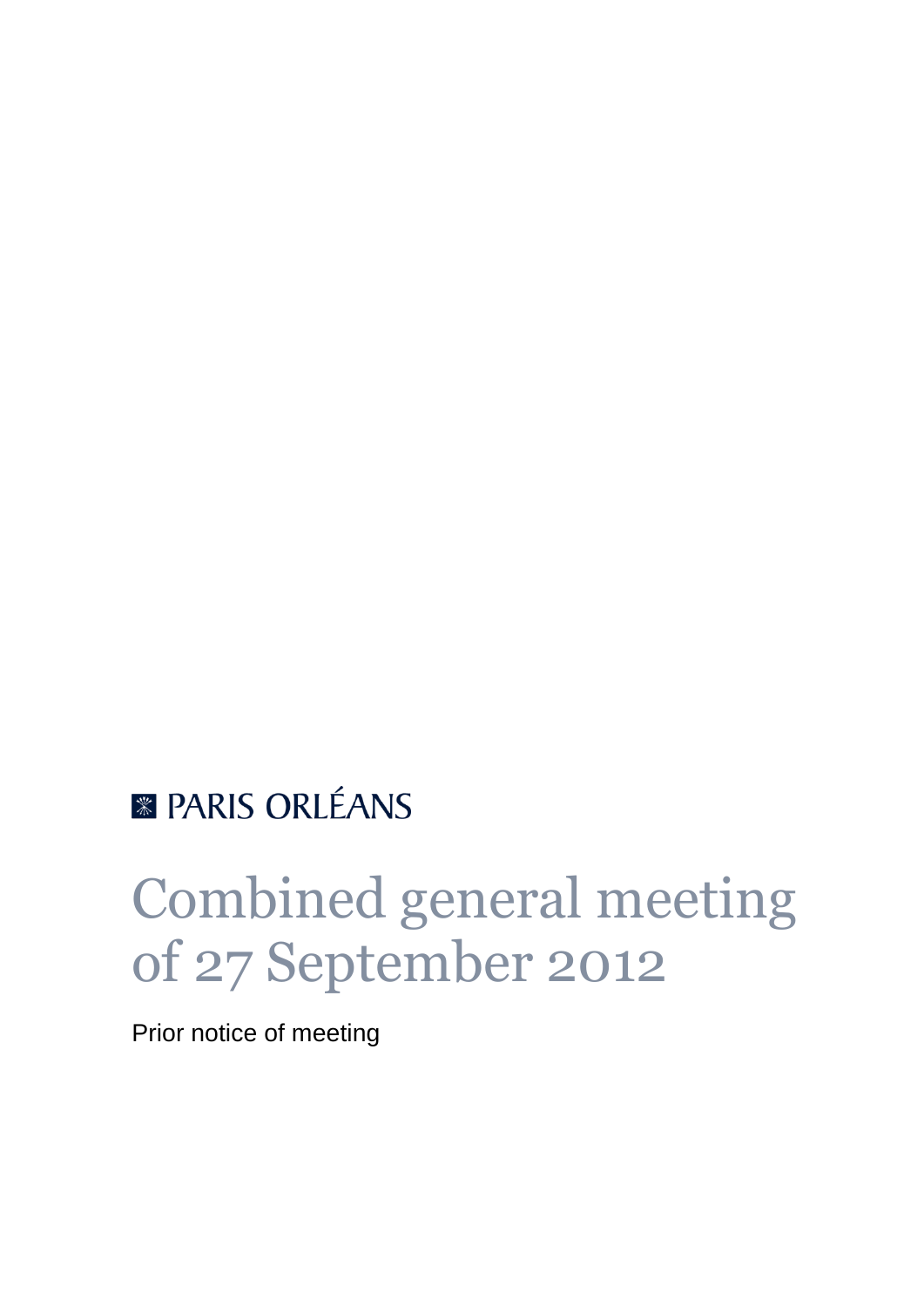The shareholders and bearers of voting right certificates are convened to attend the Combined General Meeting (ordinary and extraordinary) that will be held on 27 September 2012, at 9:30am (Paris time), in the auditorium of Capital 8 (on the right when entering), located at 32 rue de Monceau, 75008 Paris, France, in order to deliberate on the following agenda and draft resolutions.

## Agenda

#### **Within the remit of the Extraordinary General Meeting**

- Manager's report for the financial year ended 31 March 2012
- Supervisory Board's report
- Amendment to Article 11.1 section 4 of the Articles of Association relating to double voting rights
- Amendment to Article 11.1 section 5 of the Articles of Association relating to division of shares and voting right certificates ownership

#### **Within the remit of the Ordinary General Meeting**

- Manager's report for the financial year ended 31 March 2012
- Supervisory Board's report
- **Statutory Auditors' report on the parent company financial statements and on the consolidat**ed financial statements for the financial year ended 31 March 2012
- **Statutory Auditors' special report on the regulated agreements and commitments**
- Approval of the parent company financial statements for the financial year ended 31 March 2012
- Appropriation of income for the financial year ended 31 March 2012 and distribution of the dividend
- Approval of the consolidated financial statements for the financial year ended 31 March 2012
- Approval of a regulated agreement
- Appointment of Mr Peter Smith as a member of the Supervisory Board
- Total amount of the remunerations allocated to members of the Supervisory Board for the financial year ended 31 March 2013

#### **Within the remit of the Extraordinary General Meeting**

**Granting powers for the formalities**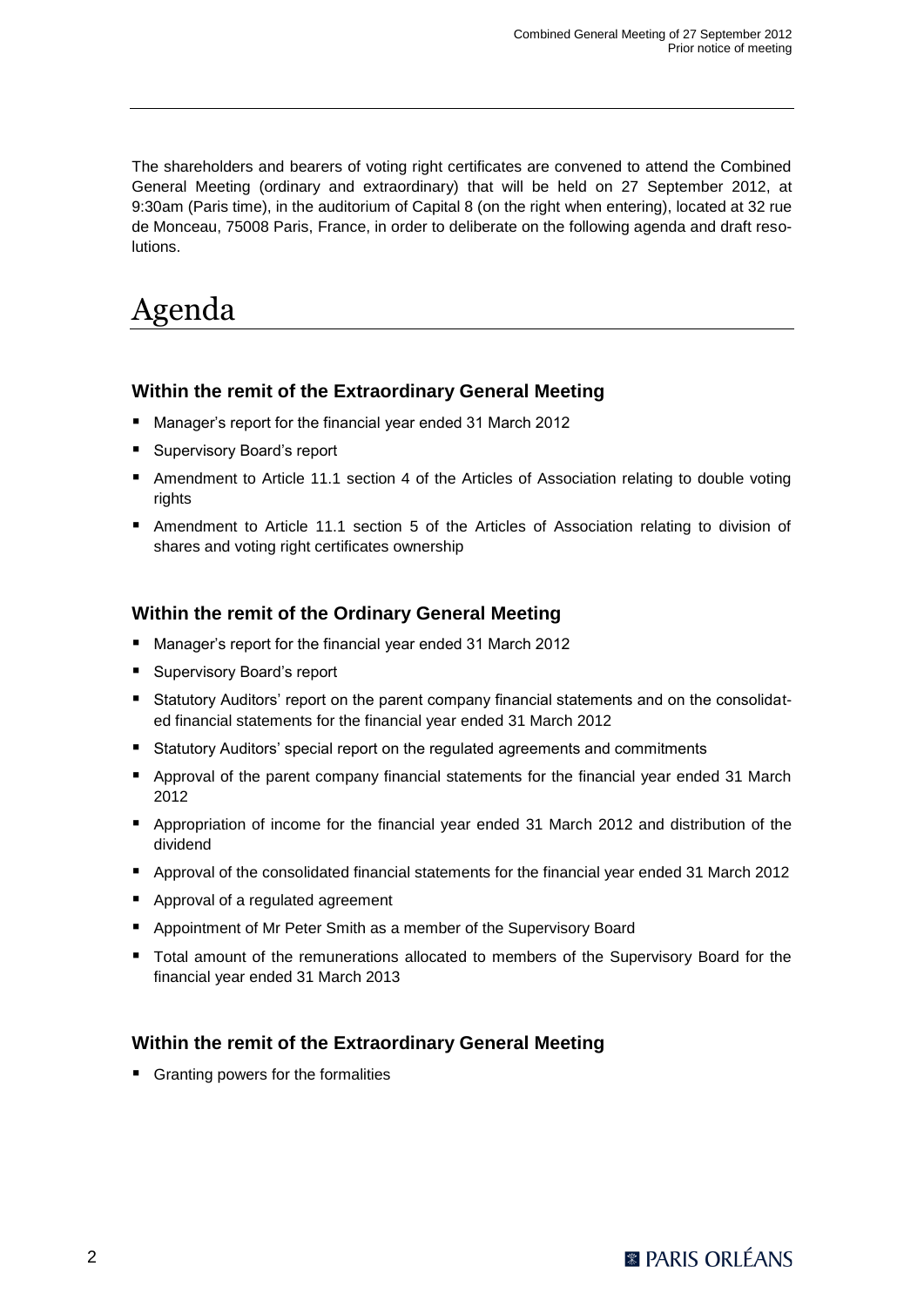## Draft resolutions

#### **Resolutions within the remit of the Extraordinary General Meeting**

#### *First resolution – Amendment to article 11.1 section 4 of the Articles of Association*

The General Meeting, ruling under the quorum and the majority conditions required for extraordinary resolutions, after consulting the Manager's report and the Supervisory Board's report,

decides to amend Article 11.1 section 4 of the Articles of Association, by suppressing the word *"pure"* in its second sentence, and suppressing its last sentence, article 11.1 section 4 of the Articles of Association being consequently drafted as follows:

 *"Except when provided by law, each share and voting right certificate entitle to one voting*  right in the General Meetings. However, the holder of any fully paid share, held in the form of *registered shares for at least two years in the name of a single holder, will be entitled to two voting rights per share, without any limitation. In case of capital increase, by incorporation of reserves, benefits or issue premiums, the double voting right is, as from the issuance date, attributed to the registered shares allocated to a shareholder as a consequence of former shares for which he benefits from a double voting right. In the event of any transfer following inheritance, liquidation of marital property between spouses or donation inter vivos in favour of a spouse or relative entitled to inherit, the right remains acquired and the period hereinabove referred to is not interrupted. The double voting right is cancelled ipso jure of any share transferred for any other cause."*

decides that this amendment apply with immediate effect,

grants, as far as it is necessary, all powers to the Manager in order to implement the amendment of the Articles of Association hereinabove referred to and carry out any formality that would be useful or required,

and takes note of the approval, by a separate deed, of this resolution by the Company's general partners.

#### *Second resolution – Amendment of Article 11.1 section 5 of the Articles of Association relating to division of shares and voting right certificates ownership*

The General Meeting, ruling under the quorum and the majority conditions required for extraordinary resolutions, after consulting the Manager's report and the Supervisory Board's report,

decides to amend Article 11.1 section 5 of the Articles of Association, which shall be consequently drafted as follows:

 *"In case of division of shares and voting right certificates ownership, the voting right attached to the share or to the voting right certificate is exercised by the bare owner, except on decisions relating to the appropriation of income, where it is exercised by the beneficial owner."*

decides that this amendment shall apply from the end of this General Meeting,

grants, as far as it is necessary, all powers to the Manager in order to implement the amendment of the Articles of Association hereinabove referred to and carry out any formality that would be useful or required,

and takes note of the approval, by a separate deed, of this resolution by the Company's general partners.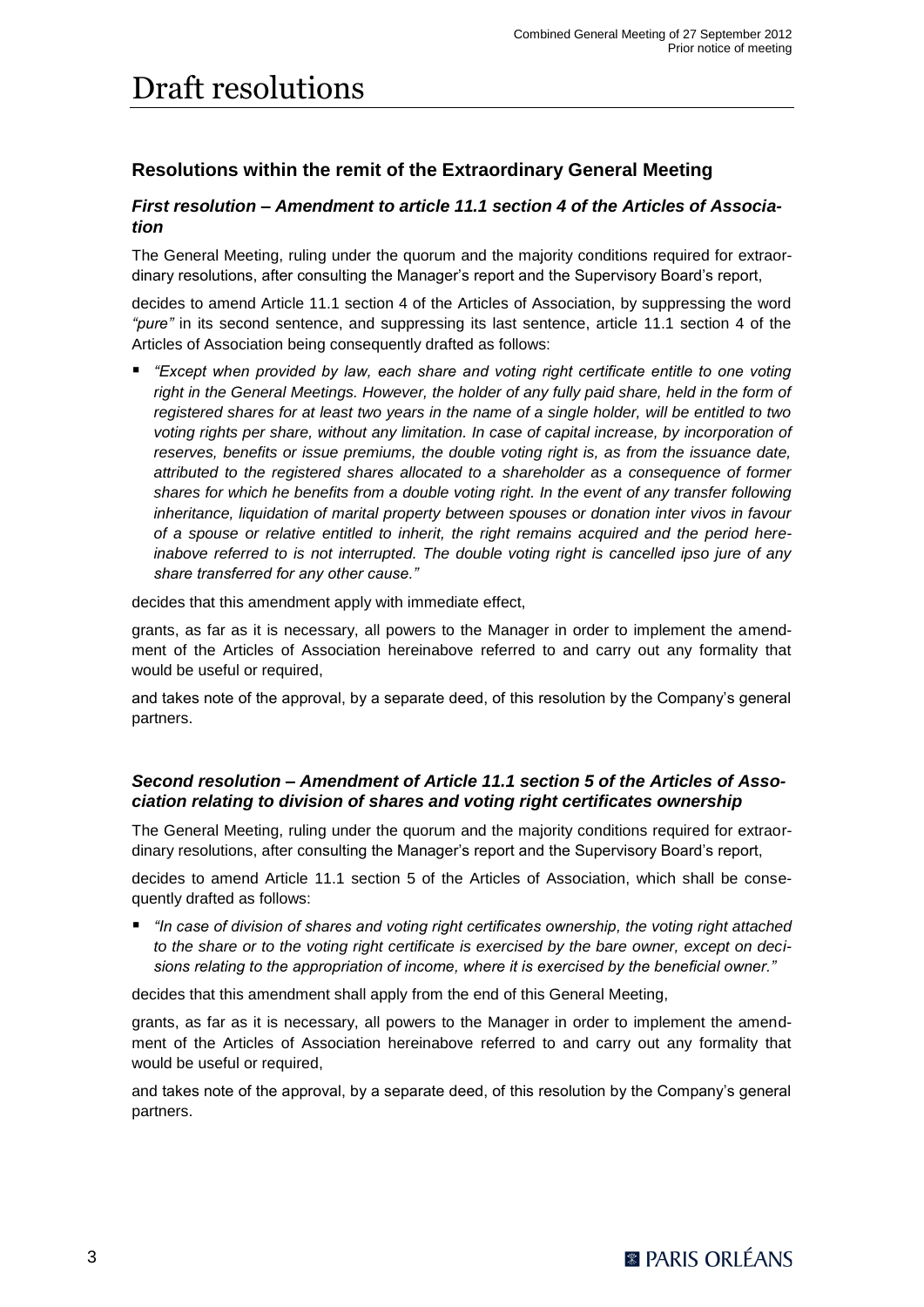#### **Resolutions within the remit of the Ordinary General Meeting**

#### *Third resolution – Approval of the Parent company financial statements for the financial year ended 31 March 2012*

The General Meeting, ruling under the quorum and the majority conditions required for ordinary resolutions, after consulting the Manager's report, the Supervisory Board's report and the Statutory Auditors' report on the parent company financial statements for the financial year ended 31 March 2012,

approves the said financial statements as presented to it, as well as the transactions evidenced in these statements and summarised in these reports,

consequently, discharges all members of the Executive Board under the Company's previous form of incorporation (limited liability company with an Executive Board and a Supervisory Board) and the Manager, from any liabilities with respect to the financial year ended 31 March 2012,

and takes note of the approval, by a separate deed, of this resolution by the Company's general partners.

#### *Fourth resolution – Appropriation of income for the financial year ended 31 March 2012 and dividend payment*

The General Meeting, ruling under the quorum and the majority conditions required for ordinary resolutions, after consulting the Manager's report, the Supervisory Board's report and the Statutory Auditors' report on the Parent company financial statements for the financial year ended 31 March 2012,

decides to appropriate the income for the said financial year, a net loss amounting €114,297,250.92, as follows:

| In $\epsilon$                                                       |                    |  |
|---------------------------------------------------------------------|--------------------|--|
| Net income for financial year                                       | (114, 297, 250.92) |  |
| Retained earnings                                                   | 198, 345, 972. 76  |  |
| Distributable income                                                | 84,048,721.84      |  |
| <b>Appropriation</b>                                                |                    |  |
| to payment of a dividend of $\epsilon$ 0.50 per share <sup>12</sup> | 16,257,793.50      |  |
| to retained earnings for                                            | 67,790,928.34      |  |

**Notes**

1. Number of shares and investment certificates entitled to a dividend registered on the detachment date, excluding treasury shares and investment certificates held by Paris Orléans.

2. Dividend fully eligible for the 40% rebate provided for in Article 158 (3) (2°) of the French Tax Code (*Code général des impôts*) for individuals who are French tax residents.

decides that the Company shall not receive a dividend in respect of any shares held on the payment date, the amount of the dividend corresponding to these shares being automatically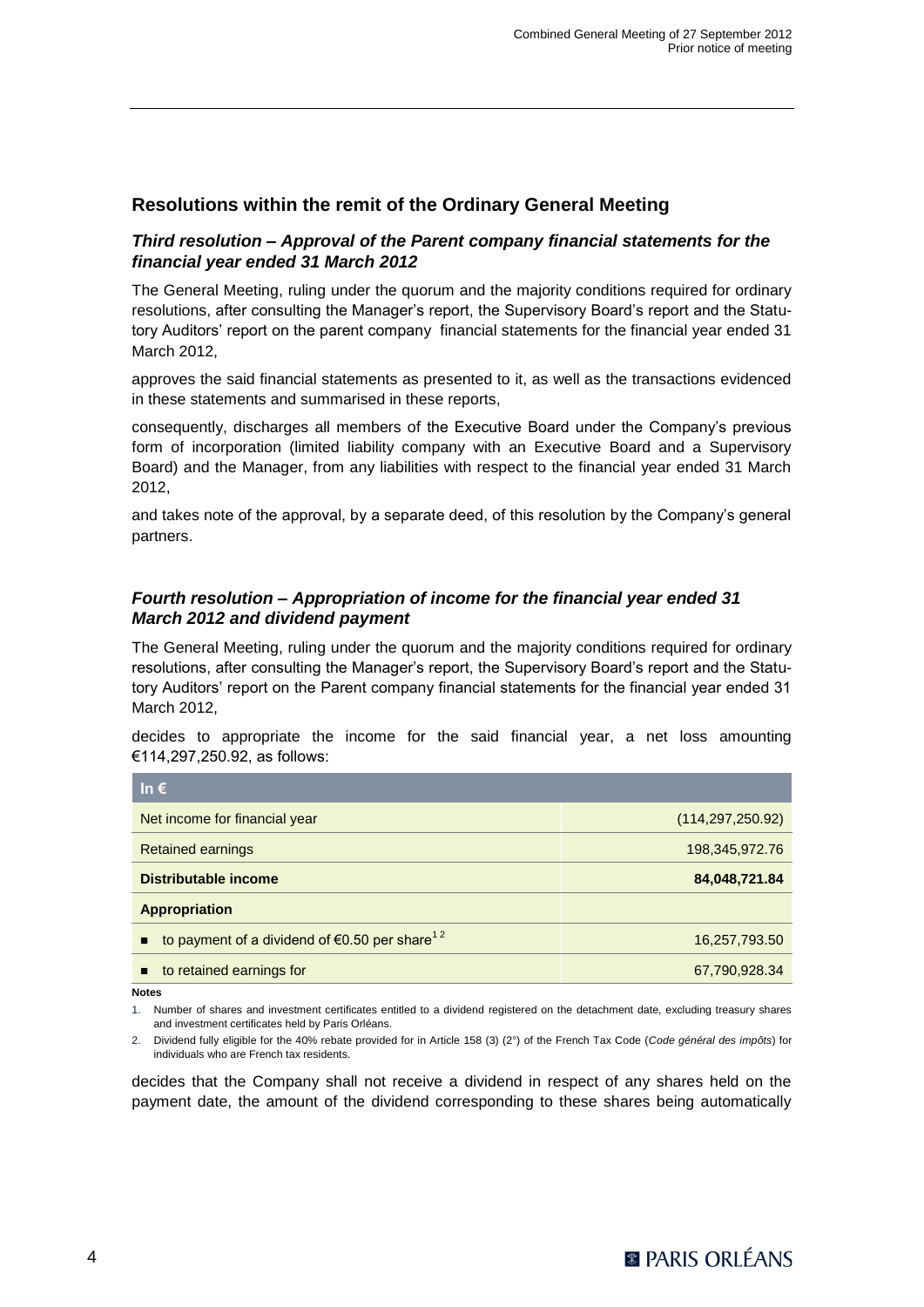added to retained earnings, and, to this purpose, grants all powers to the Manager to revise the final amount of the actual distribution and the final amount of retained earnings,

takes note that the dividend distributed to natural persons who are French tax residents is eligible in full for the 40% tax allowance provided for in article 158 (3) (2°) of the French Tax Code (*Code général des impôts*), under the provisions and within the limits provided for by applicable regulations,

decides that dividend to be distributed shall be detached from the shares on 1 October 2012 and shall be payable as from 4 October 2012,

and takes note that, in accordance with the provisions of article 243 bis of the French Tax Code (*Code général des impôts*), the dividends per share distributed in respect of the preceding three financial years were as follows:

|                                                                                     | $\overline{12010}$ /2011 $^\dagger$ | 2009/2010     | 2008/2009     |
|-------------------------------------------------------------------------------------|-------------------------------------|---------------|---------------|
| Number of shares and investment certificates enti-<br>tled to dividend <sup>1</sup> | 31,611,745                          | 31,020,213    | 30,748,400    |
| Net dividend per share (in $\epsilon$ )                                             | $0.40^{2}$                          | $0.35^{2}$    | $0.35^{2}$    |
| Total amount distributed (in $\epsilon$ )                                           | 12,644,698.00                       | 10,857,074.55 | 10.761.940.00 |

**Notes**

3. Number of shares and investment certificates entitled to a dividend registered on the detachment date, excluding treasury shares and investment certificates held by Paris Orléans.

4. Dividend fully eligible for the 40% rebate provided for in Article 158 (3) (2°) of the French Tax Code (*Code général des impôts*) for individuals who are French tax residents.

and takes note of the approval, by a separate deed, of this resolution by the Company's general partners.

#### *Fifth resolution – Approval of the consolidated financial statements for the financial year ended 31 March 2012*

The General Meeting, ruling under the quorum and the majority conditions required for ordinary resolutions, after consulting the Manager's report (in its provisions relating to the activity of the Group), the Supervisory Board's report and the Statutory Auditors' report on the consolidated financial statements for the financial year ended 31 March 2012,

approves said financial statements as presented to it, as well as the transactions evidenced in these statements and summarized in these reports, which show a consolidated net banking income of €1,139.9 million, a consolidated net income of €141.5 million and a consolidated net income attributable to equity holders of the parent of €37.2 million,

and takes note of the approval, by a separate deed, of this resolution by the Company's general partners.

#### *Sixth resolution – Approval a regulated agreement*

The General Meeting, ruling under the quorum and the majority conditions provided for ordinary resolutions, after consulting the Manager's report, the Supervisory Board's report and the Statutory Auditors' special report on the regulated agreements and commitments,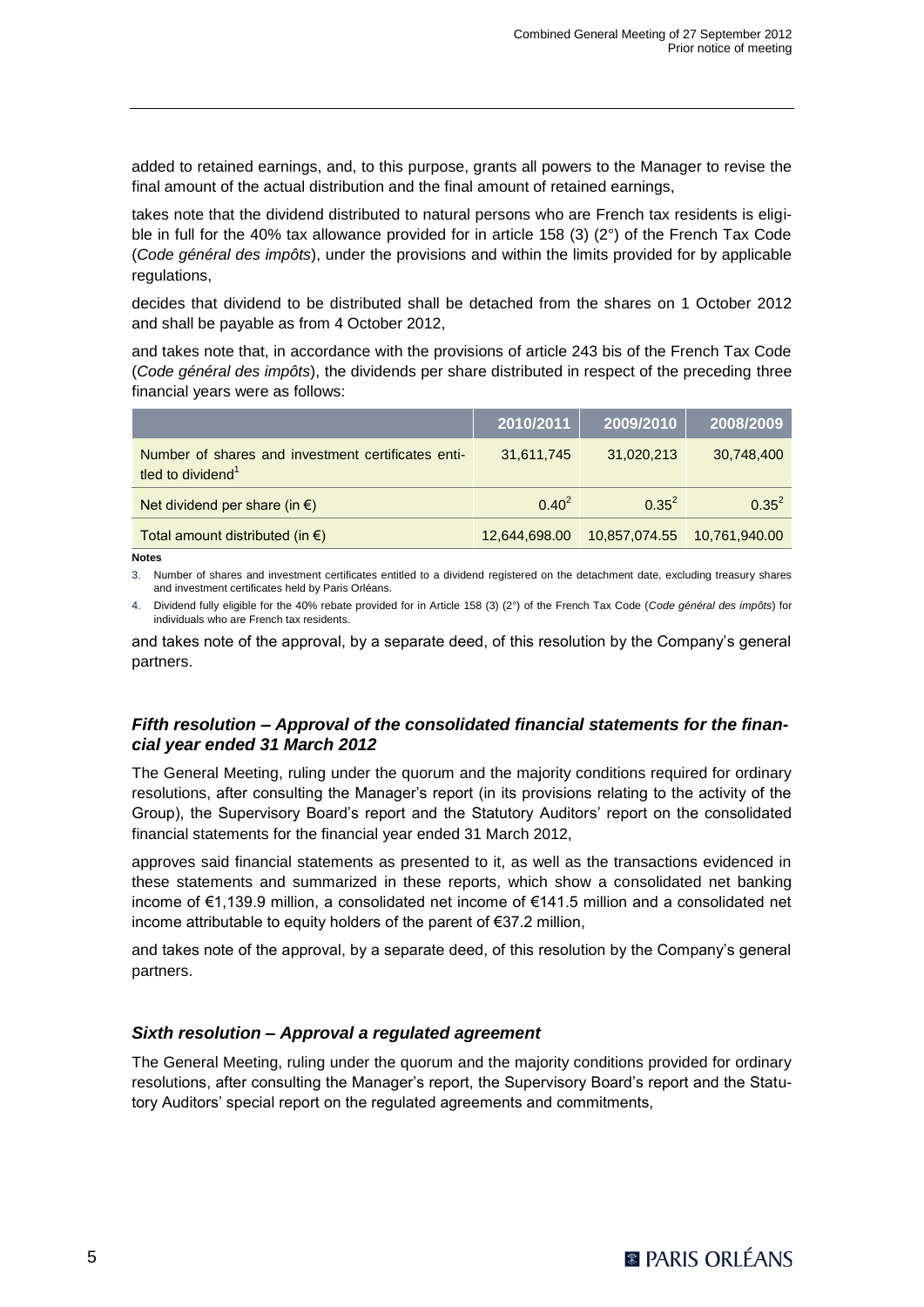approves, in accordance with the provisions hereinabove referred to, the tacit renewal on 28 January 2012, of the liquidity agreement initially entered into on 23 January 2008 with Rothschild & Cie Banque SCS.

The quorum and majority are calculated in accordance with the provisions of article L. 225-40 section 4 of the French Commercial Code (*Code de commerce*) and the Company's general partners do not have the right to vote on this resolution.

#### *Seventh resolution – Appointment of Mr Peter Smith as a member of the Supervisory Board*

The General Meeting, ruling under the quorum and the majority conditions required for ordinary resolutions, after consulting the Manager's report and the Supervisory Board's report,

decides to appoint Mr Peter Smith's as a member of the Company's Supervisory Board for a duration of three years to expire at the end of the General Meeting of shareholders which will approve the accounts for the financial year ending 31 March 2015,

takes note of Mr Peter Smith's informing of his prior acceptance of the position of member of the Company's Supervisory Board and of his satisfying all the conditions required by law and regulations for the position.

The Company's general partners do not have the right to vote on this resolution.

#### *Eighth resolution – Total amount of the remunerations allocated to members of the Supervisory Board for the financial year ended 31 March 2013*

The General Meeting, ruling under the quorum and the majority conditions required for ordinary resolutions, after consulting the Management's report and the Supervisory Board's report, decides to fix the maximal aggregate amount of the remunerations allocated to the members of the Supervisory Board until further decision to a total of [**●**]€,

and decides that this aggregate amount shall apply retroactively to all Supervisory Board meetings held from the opening date of the financial year, including Paris Orléans' Supervisory Board meetings held prior to the Company's conversion into a French partnership limited by shares (*société en commandite par actions*),

and takes note of the approval, by a separate deed, of this resolution by the Company's general partners.

#### **Resolution within the remit of the Extraordinary General Meeting**

#### *Ninth resolution – Granting powers for the formalities*

The General Meeting, ruling under the quorum and the majority conditions required for extraordinary resolutions, after consulting the Manager's report and the Supervisory Board's report,

grants all powers to the bearer of an original counterpart or an excerpt from these minutes, to carry out all requisite filings and formalities,

and takes note of the approval, by a separate deed, of this resolution by the Company's general partners.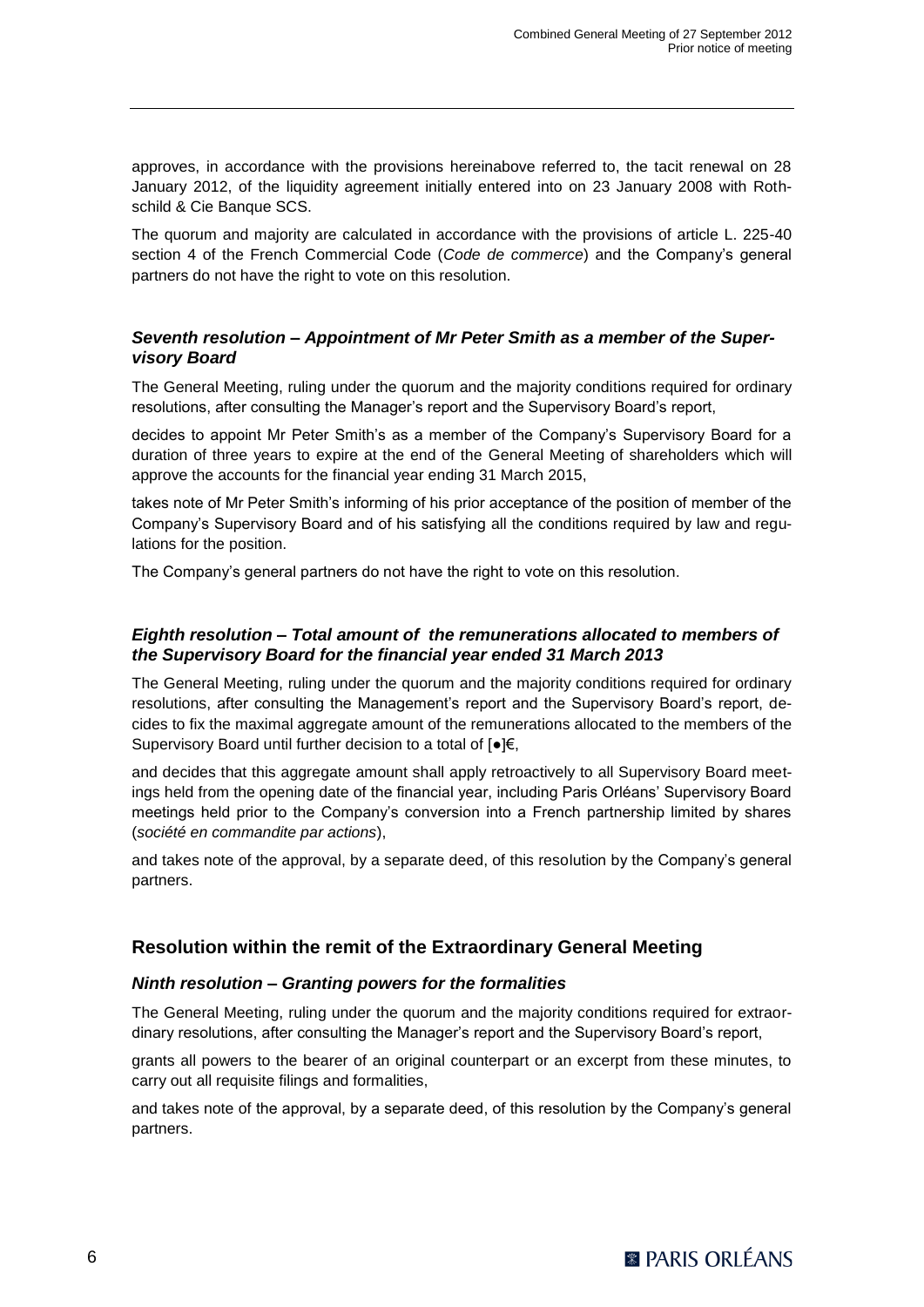## Information about how to participate in the General Meeting

#### **Formalities to be completed in advance in order to participate in the General Meeting**

All shareholders and bearers of voting right certificates may take part in the General Meeting by attending the Meeting in person, appointing a proxy of their choosing to represent them or voting by post.

In accordance with Article R. 225-85 of the French Commercial Code (*Code de Commerce*), in order to be able to take part in the General Meeting, shareholders must prove that their shares have been registered in an account in their name or in the name of a validly registered intermediary by 00:00 (Paris time) three working days before the General Meeting, in a registered share account held for the Company by its agent, Société Générale Securities Services, or in a bearer share account held by an accredited banking or financial intermediary.

As the General Meeting is due to be held on 27 September 2012, shares must have been registered in an account, as specified above, by 00:00 (Paris time) on 24 September 2012.

#### *Holders of registered shares*

Holders of registered shares need only register their shares in a registered share account, as specified above, to be able to take part in the General Meeting. Société Générale Securities Services will therefore issue proof that they are shareholders.

#### *Holders of bearer shares*

Proof that the shares have been registered in a bearer share account, as specified above, must be provided in the form of a certificate of share ownership (*attestation de participation*) issued by the accredited banking or financial intermediary that holds their share account and attached to the voting form or request for an attendance card (*carte d'admission*) prepared in their name or on their behalf if represented by a registered intermediary. The accredited banking or financial intermediary that holds the share account will therefore be responsible for issuing proof that they are shareholders and producing a certificate of share ownership, as specified above, to the General Meeting coordinator (*centralisateur*) (Société Générale Securities Services). Holders of bearer shares who wish to attend the General Meeting in person but who have not received their attendance card by 00:00 (Paris time) three working days before the General Meeting must ask the banking or financial intermediary that holds their share account to issue them with a certificate of share ownership. This will enable them to prove their capacity as shareholders on the day of the General Meeting.

#### **Coordinator of the General Meeting**

The General Meeting is being coordinated by Société Générale Securities Services, Service des Assemblées, BP 81236, 32 Rue du Champ de Tir, 44312 Nantes Cedex 03.

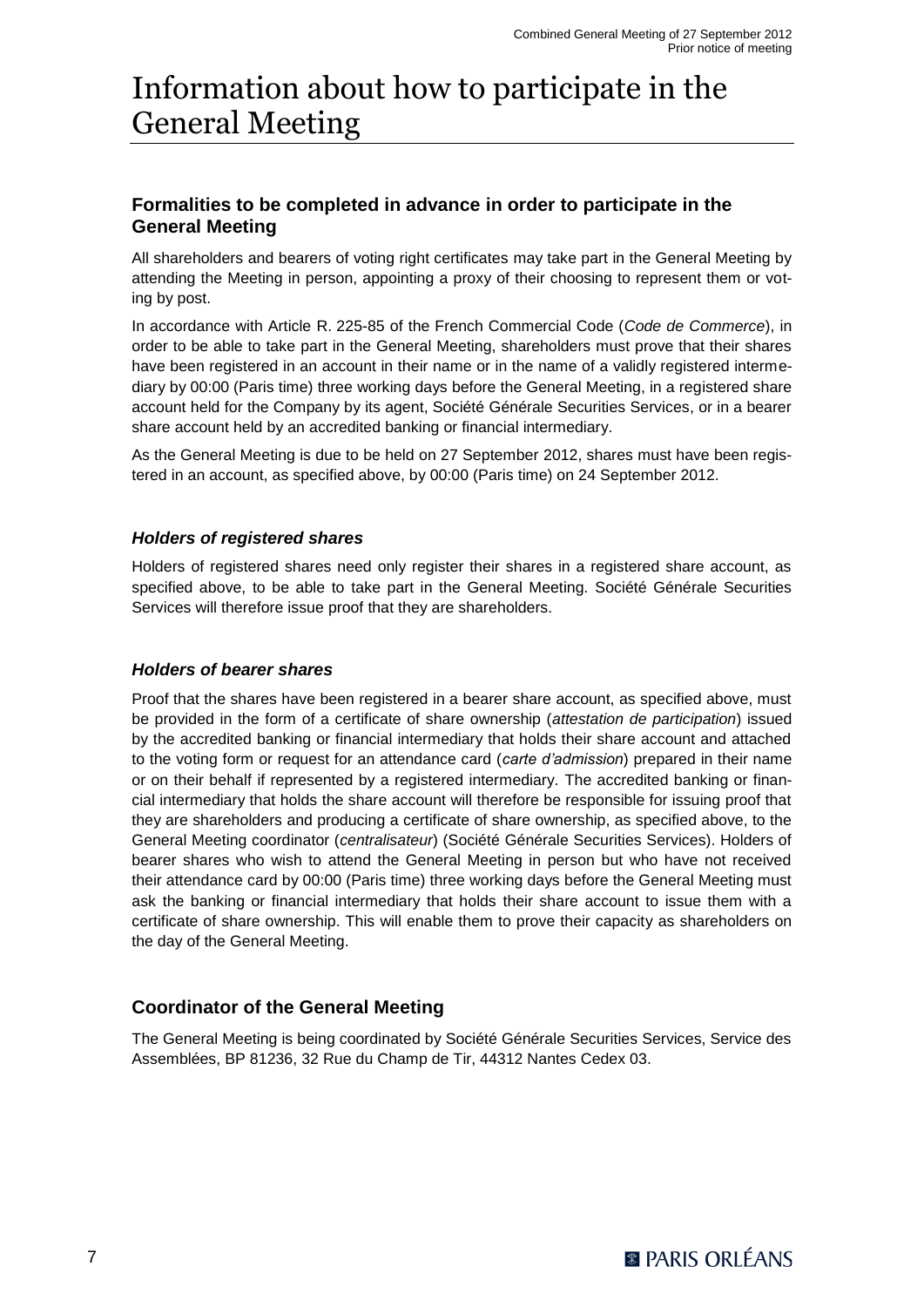#### **Ways to participate in the General Meeting**

#### *Shareholders and bearers of voting right certificates who wish to attend the General Meeting in person*

Shareholders who wish to attend the General Meeting in person must request an attendance card as specified below.

- **H** Holders of registered shares must request an attendance card from the General Meeting coordinator (Société Générale Securities Services) using the voting form sent to them; alternatively, they may obtain an attendance card on the day of the General Meeting by going directly to the relevant desk and producing a form of identification.
- **Holders of bearer shares** must ask the banking or financial intermediary that holds their share account to send them an attendance card, using (if possible) the designated voting form (see *'Availability of voting forms'* below). Holders of bearer shares who wish to attend the General Meeting in person but who have not received their attendance card by 00:00 (Paris time) three working days before the General Meeting must ask the banking or financial intermediary that holds their share account to issue a certificate of share ownership. This will enable them to prove their capacity as shareholders on the day of the General Meeting.

#### *Shareholders and bearers of voting right certificates who wish to vote by post*

Shareholders who wish to vote by post should act as follows:

- **holders of registered shares** must complete and sign the voting form sent to them and return it to the General Meeting coordinator; and
- **holders of bearer shares** must obtain a voting form (see *'Availability of voting forms'* below). They must complete and sign the voting form and return it to the General Meeting coordinator via the banking or financial intermediary that holds their share account, along with the certificate of share ownership referred to above.

Voting forms will only be taken into consideration if received by the Company or the General Meeting coordinator by 24 September 2012 at the latest.

#### *Shareholders and bearers of voting right certificates who wish to vote by proxy*

Shareholders who wish to vote by proxy may give a proxy form to:

- **E** another shareholder, their spouse or civil partner or any other natural or legal person of their choosing; or
- the Chairman of the General Meeting; in this case, the Chairman will exercise the voting rights attached to their shares by voting 'for' all resolutions presented or approved by the Management and 'against' all other resolutions (at the date of this prior notice, the Management has approved all of the resolutions).

In all cases, proxy votes are subject to applicable law and regulations, particularly the provisions of Article L. 225-106 (I) of the French Commercial Code (*Code de commerce*).

Shareholders may appoint a proxy as follows: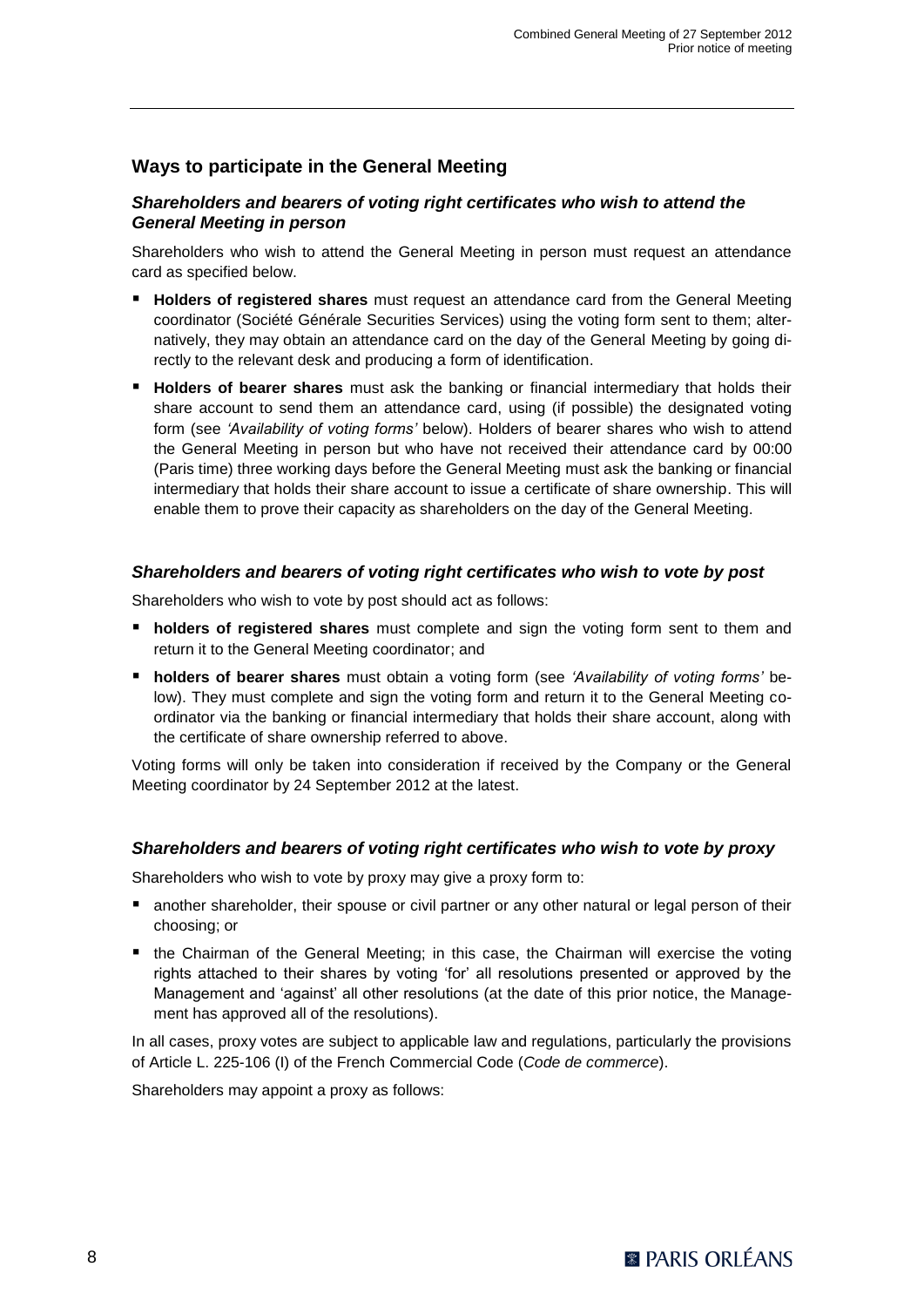- **h** holders of registered shares must complete and sign the voting form sent to them and return it to the General Meeting coordinator;
- holders of bearer shares must obtain a voting form (see *'Availability of voting forms'* below). They must complete and sign the voting form and return it to the General Meeting coordinator via the banking or financial intermediary that holds their share account, along with the certificate of share ownership referred to above.

Voting forms will only be taken into consideration if received by the Company or the General Meeting coordinator by 24 September 2012 at the latest.

In accordance with Article R. 225-79 of the French Commercial Code (*Code de commerce*), shareholders who wish to appoint a proxy may also give notice of the appointment or revocation of a proxy electronically, as specified below:

- **holders of registered shares must send an email containing an electronic signature obtained** from an accredited certification body in accordance with applicable law and regulations, to [investors@paris-orleans.com.](mailto:investors@paris-orleans.com) They must indicate their first name, surname and address, their Société Générale customer ID (where their shares are administered by the issuing company) or their customer ID with their accredited banking or financial intermediary (where their shares are administered by a third party) as well as the first name, surname and address of the proxy appointed or revoked;
- **holders of bearer shares must send an email containing an electronic signature obtained** from an accredited certification body in accordance with applicable law and regulations, to [investors@paris-orleans.com.](mailto:investors@paris-orleans.com) They must indicate their first name, surname and address, their full bank account details as well as the first name, surname and address of the proxy appointed or revoked, and ask the banking or financial intermediary that holds their share account to send written confirmation of the appointment or revocation of the proxy to the General Meeting coordinator.

Appointments and revocations of proxies made by email will only be taken into consideration if received and confirmed (where applicable) by the banking or financial intermediary account holder by 15:00 (Paris time) the day before the General Meeting.

#### **Situation of shareholders following submission of their voting form or request for an attendance card**

Shareholders who have requested an attendance card, voted by post or appointed a proxy may not choose to take part in the General Meeting by any other means.

They may sell some or all of their shares. If a shareholder sells his shares before 00:00 (Paris time) three working days before the General Meeting, the Company will invalidate the postal vote, proxy form or attendance card (as the case may be) or modify it accordingly. To this end, banking or financial intermediaries that hold bearer share accounts must notify the General Meeting coordinator or the Company of the aforementioned sale and provide the latter with the necessary information. No sale or transaction effected after 00:00 (Paris time) three working days before the General Meeting will be notified by the said intermediaries or taken into consideration by the Company, notwithstanding any agreement to the contrary.

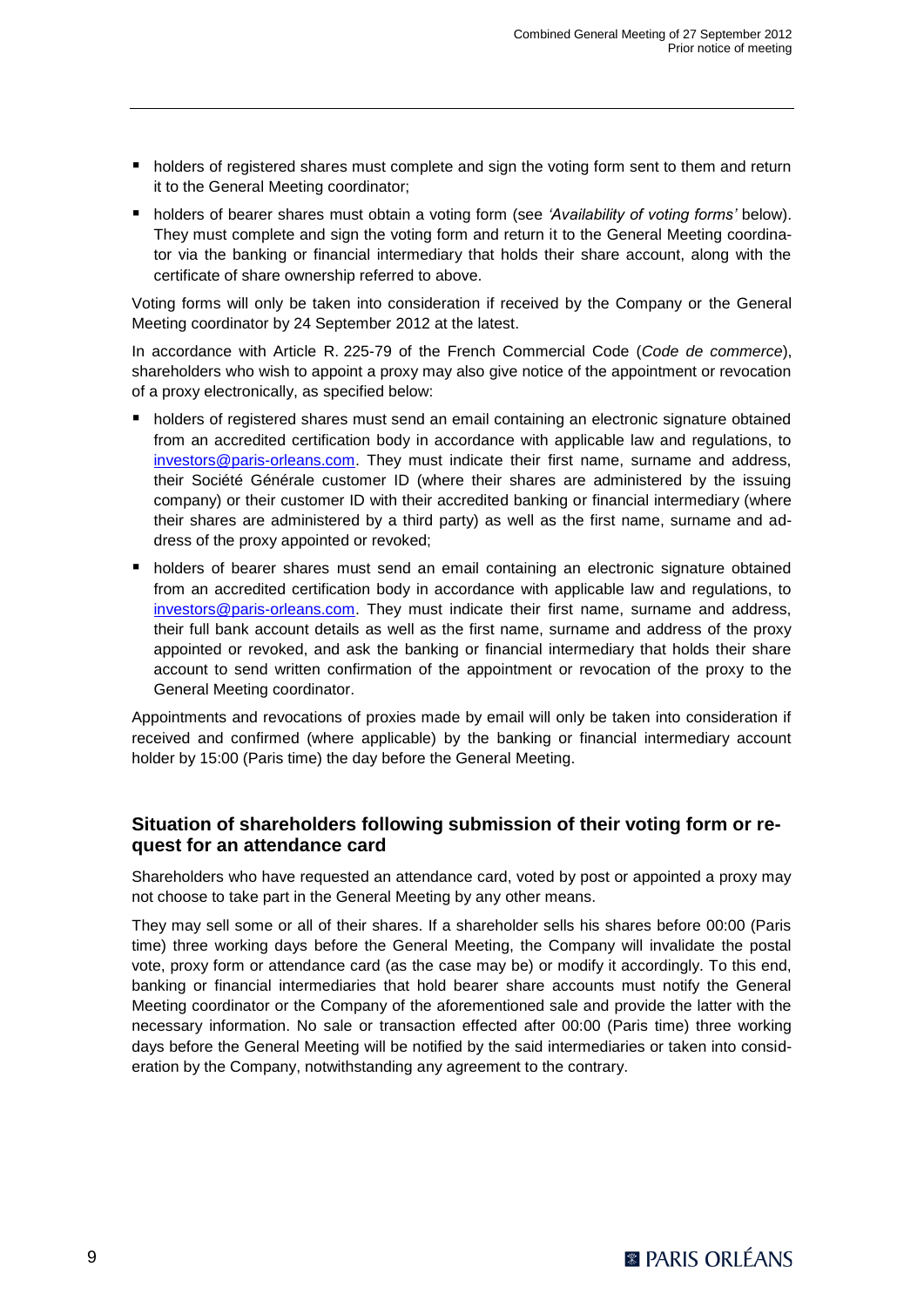#### **Availability of voting forms**

Holders of registered shares are reminded that voting forms will be sent to them by post. In all cases, shareholders may obtain a voting form as follows:

- **holders of bearer shares should contact the banking or financial intermediary that holds their** share account;
- **by downloading the form from the Company's website [\(www.paris-orleans.com,](http://www.paris-orleans.com/) under 'Ac***tionnaires'/'Shareholders'* or *'Assemblée Générale'/'Annual General Meeting'*); or
- **by requesting a form directly from the General Meeting coordinator or the Company, in which** case the request must be received by 21 September 2012 at the latest.

#### **Requests to include items or draft resolutions on the agenda**

Requests for items or draft resolutions to be included on the agenda made by shareholders who meet the conditions provided for in Article R. 225-71 of the French Commercial Code (*Code de commerce*) must be sent to the Company:

- by letter sent by recorded delivery with acknowledgement of receipt (*courrier recommandé avec demande d'avis de réception*); or
- by email, to [investors@paris-orleans.com.](mailto:investors@paris-orleans.com)

In all cases, requests must be sent along with a share registration certificate (*attestation d'inscription en compte*). They must be sent within 20 days of the date of publication of this notice, *i.e.* by 30 August 2012, to reach the Company at least 25 days before the General Meeting, *i.e.* by 2 September 2011.

The General Meeting will only consider items or draft resolutions which a shareholder has asked to be included on the agenda on the proviso that the relevant shareholder produces a new certificate to prove that his shares are registered in the same account by 00:00 (Paris time) three working days before the General Meeting.

#### **Written questions**

Shareholders or bearers of voting right certificates may submit written questions to the Manager from the date they are given access to the documents they require to make informed decisions and an informed judgement as to the management and business operations of the Company, *i.e.* 21 days before the General Meeting at the latest, *i.e.* from 6 September 2012. Written questions must be sent by recorded delivery with acknowledgement of receipt no later than four working days before the General Meeting, *i.e.* by 21 September 2012. In all cases, written questions must be sent along with a share registration certificate.

#### **Documents made available to shareholders and bearers of voting right certificates**

All of the documents and information provided for in Article R. 225-73-1 of the French Commercial Code (*Code de commerce*) will be posted on the Company's website [\(www.paris](http://www.paris-orleans.com/)[orleans.com,](http://www.paris-orleans.com/) under *'Actionnaires'/'Shareholders'* or *'Assemblée Générale'/'Annual General*